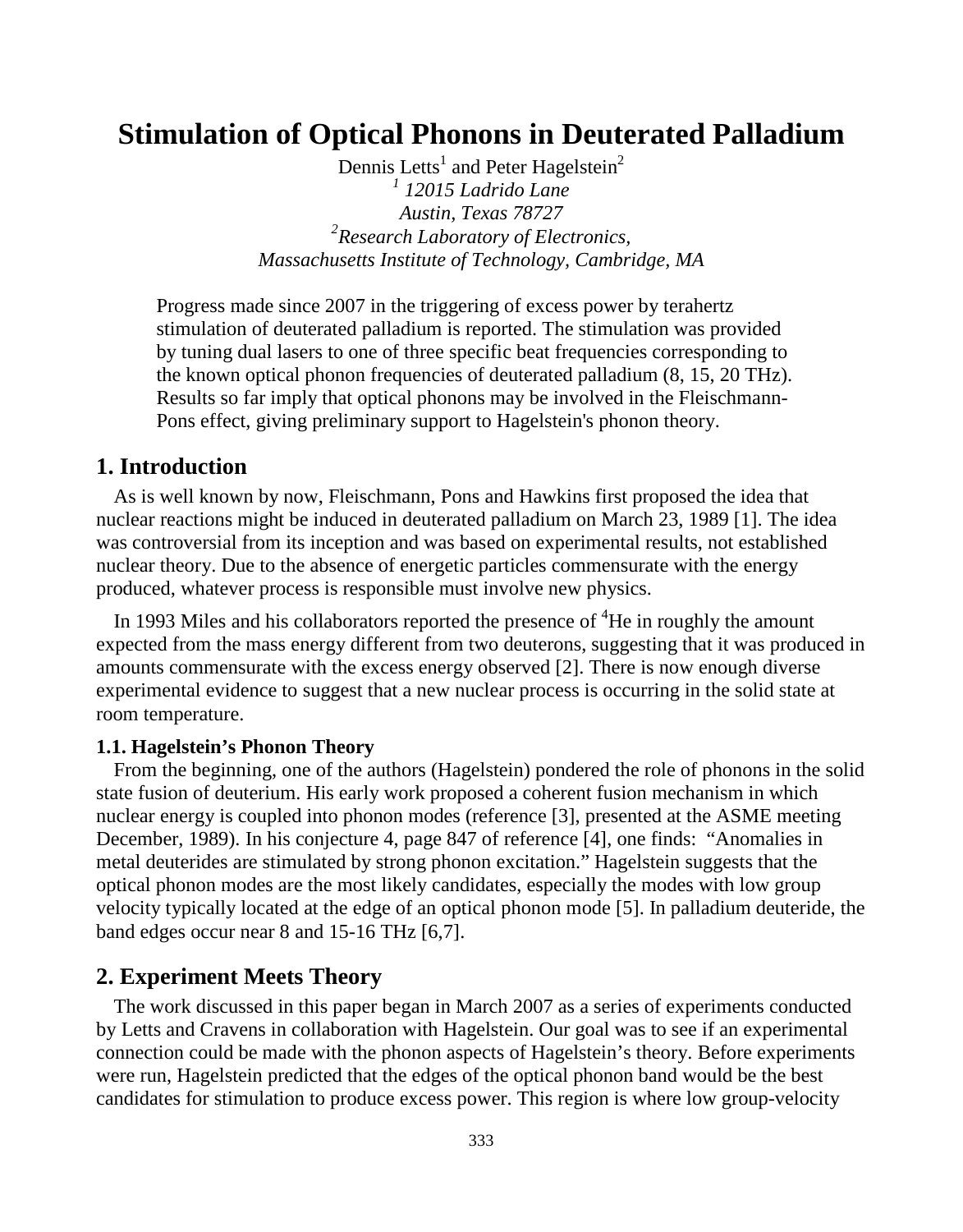compressional phonon modes exist. This is consistent with our observations near 8 and 15 THz but the response near 20 THz requires an alternate explanation. Perhaps the simplest conjecture for this higher frequency response is due to proton contamination, which might be expected to produce a zero-group velocity band edge near 20 THz.

#### **2.1. Instrumentation and Calorimetry**

This work covers 19 tests from 3 cells; two time periods are involved – March 2007 to May 2007 and then April 2008 to the present. The goal of this work is the creation of a beat frequency versus excess power graph to determine if stimulation of the three optical phonon modes of palladium deuteride leads to the observation of excess power.

All experiments were conducted in Austin, Texas. Isoperibolic calorimetry was used on all tests. The standard deviation of power output from the calorimeter was approximately 20 mW and was very stable over a typical 10 hour experimental run (Figure 1).



**Figure 1. The isoperibolic calorimeter demonstrates good long-term stability when the cell is not producing excess power.**

## **2.2 Experimental**

Our cells were closed and consisted of a rectangular billet of palladium as the cathode and a coiled platinum wire as anode. The electrolyte was typically 100 mL of LIOD at 0.5 M concentration. This work consists of 49 data points from 19 runs and 3 electrolysis cells. The data points are listed table 1 (see the Appendix). We plotted the data in table 1 and a clear pattern emerged showing three frequencies capable of triggering excess power from deuterated palladium.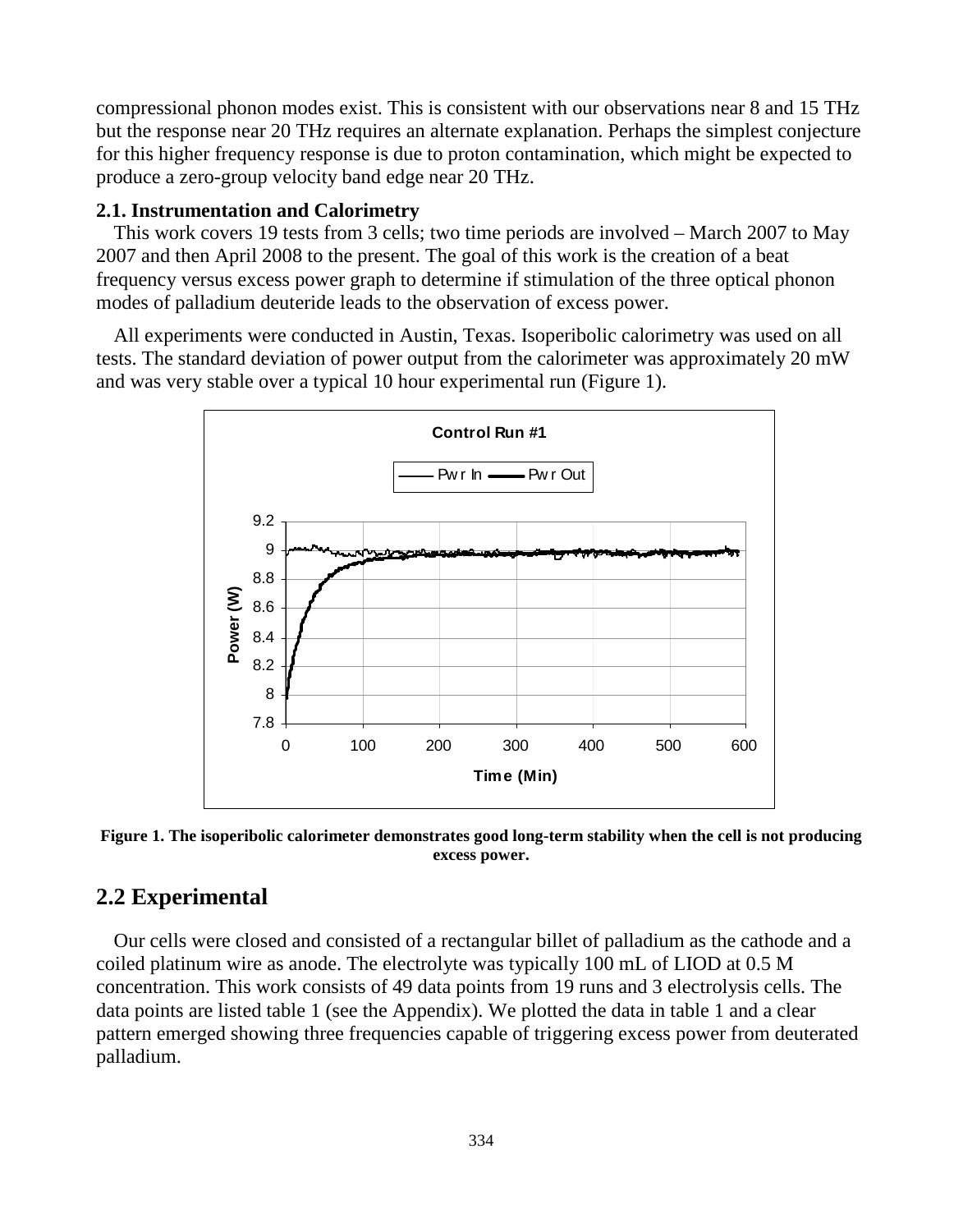

**Figure 2. Three specific triggering beat frequencies. Vertical scale is XP in mW. Also shown is a curve from**  $\alpha$  least squares fit to a sum of three Lorentzians  $\sum c_j/[(\omega\text{-}\omega_j)^2+\gamma^2]$ , where the center frequencies  $(\omega_j/2\pi)$  and **broadening (width=<sup>j</sup> /2) parameters are indicated.**

#### **3. Discussion**

Can these experiments connect with any known physics? On the face of it, the observation of a thermal response at the specific beat frequencies 8, 15 and 20 THz [Figure 2] combined with the observed dependence on polarization implicates compressional optical phonon modes in PdD as participating in the physical process responsible for excess heat production in the Fleischmann-Pons excess heat effect. The lower two specific beat frequencies observed (8 and 15 THz) are consistent with the interpretation of optical phonon modes with low group velocity in PdD. The higher frequency response (20 THz) represents a conundrum for a PdD explanation, since it lies above the LO band edge. One possible resolution of this is to assume that H is present as a significant impurity, and that 20 THz is due to an LO band edge associated with hydrogen in mixed  $PdD_xH_y$ . Whether this is the case or not can be determined in future experiments where the hydrogen content of the heavy water is better controlled. Additionally, our results motivate theoretical studies with mixed hydrogen and deuterium loading to verify under what conditions, if any, a splitting of the LO band near the band edge occurs.

### **Acknowledgements**

Thanks to Christy Frazier and the New Energy Foundation for support of this research. Thanks also to Edmund Storms, Michael McKubre and Francis Tanzella for corrections and suggestions.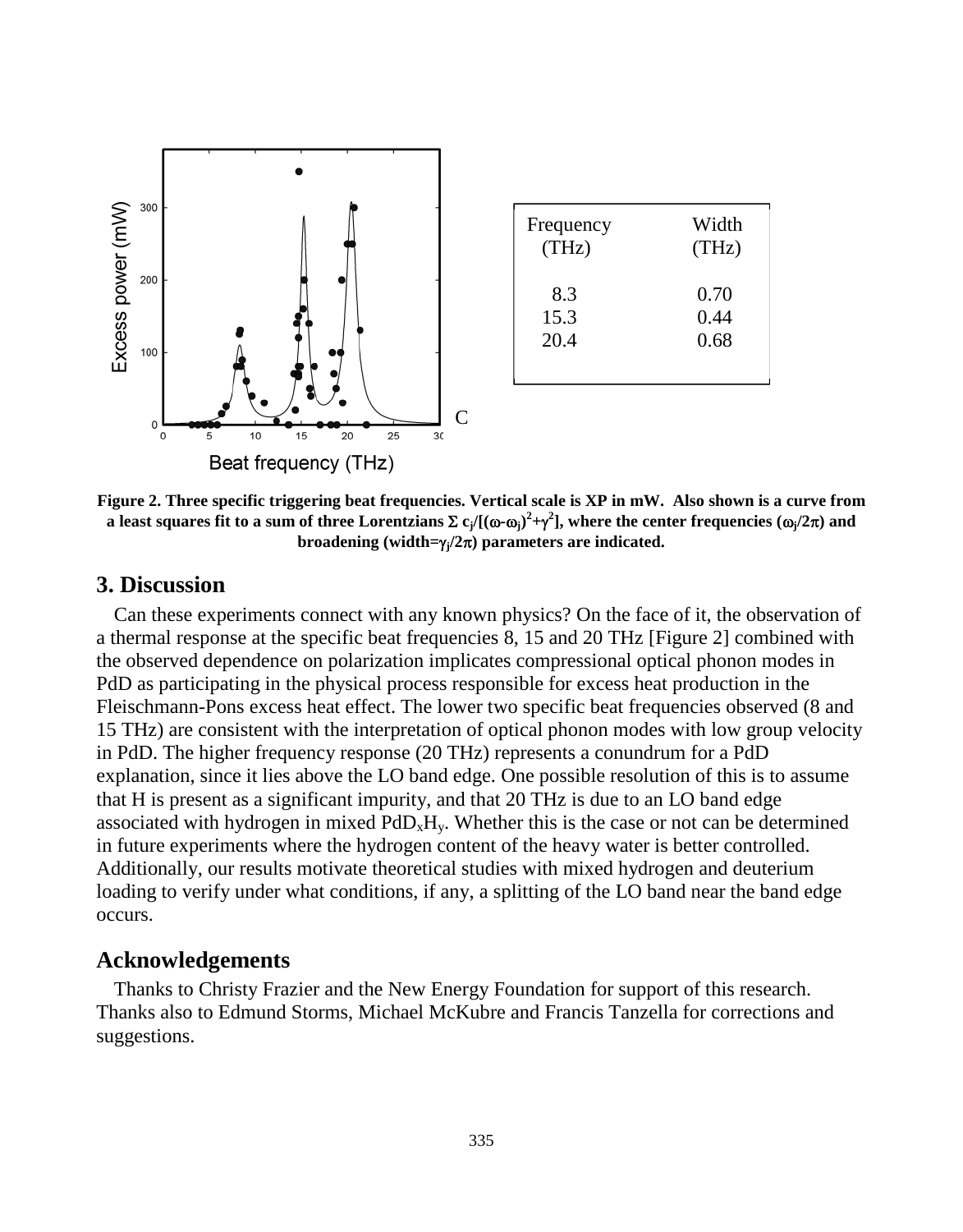| No.                     | Experiment    | Date                   | Freq. (THz)    | XP(mW)           |
|-------------------------|---------------|------------------------|----------------|------------------|
| 1                       | 662n          | 3/25/2007              | 3.12           | 0                |
| $\overline{\mathbf{c}}$ | 662n          | 3/25/2007              | 3.81           | 0                |
| $\overline{3}$          | 662n          | 3/25/2007              | 4.50           | 0                |
| $\overline{4}$          | 662n          | 3/25/2007              | 5.18           | $\overline{0}$   |
| 5                       | 662n          | 3/25/2007              | 5.86           | $\overline{0}$   |
| 6                       | 662n          | 3/25/2007              | 6.33           | 15               |
| 7                       | 662n          | 3/25/2007              | 6.80           | $\overline{25}$  |
| 8                       | 662i          | 3/21/2007              | 8.00           | 80               |
| 9                       | 662g          | 3/20/2007              | 8.30           | 125              |
| 10                      | 662k          | 3/22/2007              | 8.40           | 130              |
| 11                      | 662i(2)       | 3/21/2007              | 8.48           | 80               |
| 12                      | 662i(2)       | 3/21/2007              | 8.61           | 90               |
| 13                      | 662i(2)       | 3/21/2007              | 9.06           | 60               |
| 14                      | 662i(2)       | 3/21/2007              | 9.65           | 40               |
| 15                      | 662i(2)       | 3/21/2007              | 10.95          | 30               |
| 16                      | 662i(2)       | 3/21/2007              | 12.31          | 40               |
| 17                      | 662i          | 3/21/2007              | 13.62          | $\theta$         |
| 18                      | 662i(2)       | 3/21/2007              | 13.68          | 20               |
| 19                      | 662i          | 3/21/2007              | 14.23          | 70               |
| 20                      | 662i(2)       | 3/21/2007              | 14.36          | 20               |
| 21                      | 662f1         | 4/13/2007              | 14.50          | 140              |
| 22                      | 662j1         | 4/15/2007              | 14.70          | 70               |
| 23                      | 662w          | 3/31/2007              | 14.70          | 70               |
| 24                      | 662y          | 4/2/2007               | 14.70          | 120              |
| 25                      | 662a1         | 4/4/2007               | 14.70          | 80               |
| 26                      | 662j1         | 4/15/2007              | 14.70          | 150              |
| 27                      | 662s1         | 4/23/2007              | 14.70          | 66               |
| 28                      | 669a1         | 5/8/2008               | 14.75          | 350              |
| 29                      | 662i(2)       | 3/21/2007              | 14.88          | 80               |
| 30                      | 662f1         | 4/13/2007              | 15.20          | 160              |
| 31                      | 662a1         | 4/4/2007               | 15.30          | 200              |
| 32                      | 662f1         | 4/13/2007              | 15.82          | 140              |
| 33                      | 662b2         | 5/5/2007               | 15.90          | 50               |
| 34                      | 662w          | 3/31/2007              | 16.02          | 40               |
| 35                      | 662f1         | 4/13/2007              | 16.45          | 80               |
| 36                      | 662f1         | 4/13/2007              | 17.09          | 0                |
| 37                      | 662i2         | 3/21/2007              | 18.23          | $\overline{0}$   |
| 38                      | 662c2         | 5/5/2007               | 18.40          | 100              |
| 39                      | 662w          | 3/31/2007              | 18.56          | 70               |
| 40                      | 662t1         | 4/25/2007              | 18.80          | 50               |
| 41                      | 662i2         | 3/21/2007              | 18.87          | 0                |
| 42                      | 670a          | 6/6/2008               | 19.28          | 100              |
| 43                      | 6620          | 3/25/2007              | 19.40          | 200              |
| 44                      |               |                        |                |                  |
| 45                      | 662i2<br>669u | 3/21/2007<br>4/30/2008 | 19.50<br>20.00 | 30<br>250        |
| 46                      | 662x1         |                        | 20.50          | 250              |
| 47                      |               | 4/29/2007              |                |                  |
|                         | 662o2         | 5/17/2007              | 20.70          | 300              |
| 48                      | 662i2         | 3/21/2007              | 21.40          | 130              |
| 49                      | 669a1         | 5/8/2008               | 22.11          | $\boldsymbol{0}$ |

**Appendix** Table 1. 49 data points from 3 cells tested in 2007 and 2008 at 50-60°C.